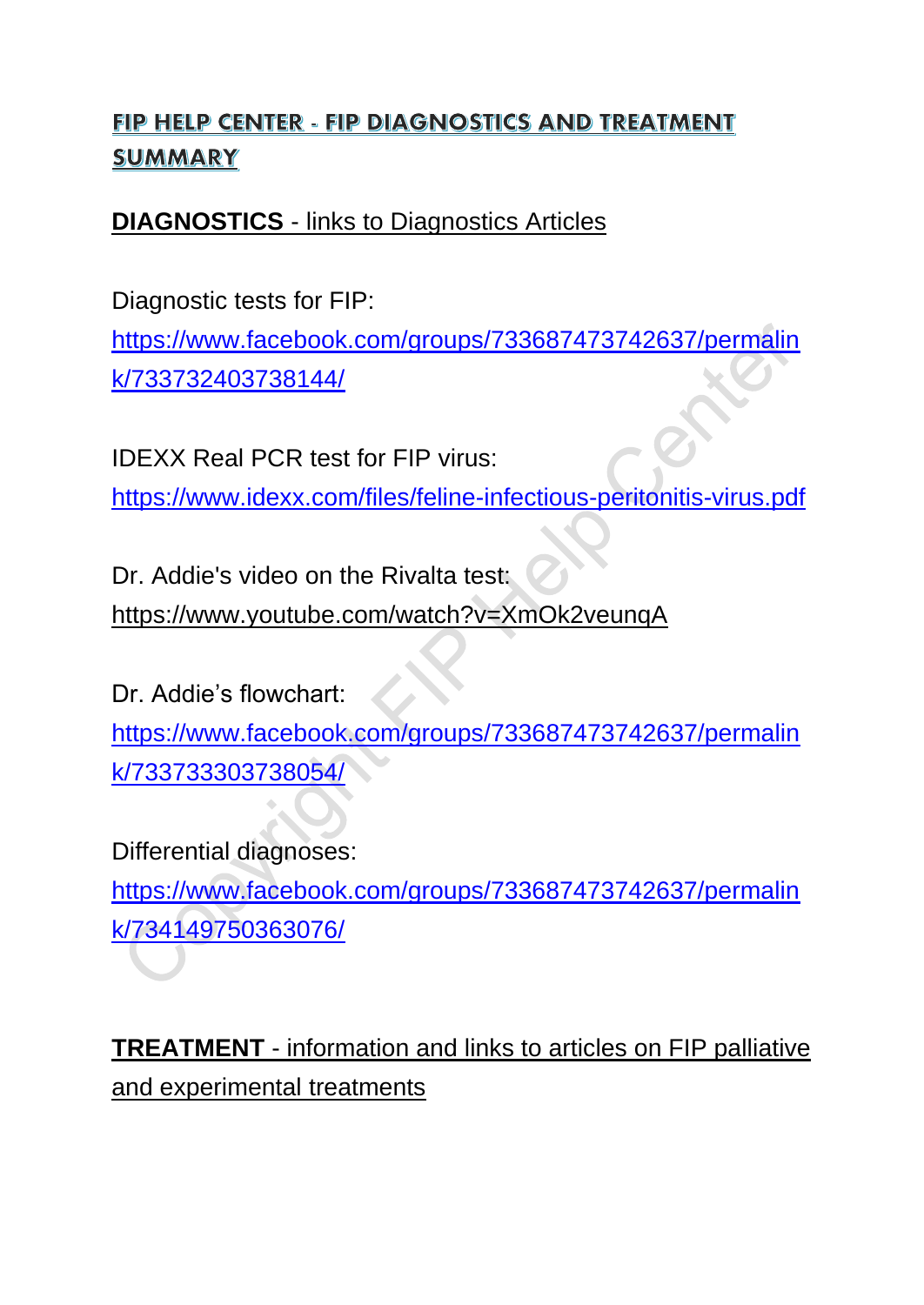# 1. FOI (Feline Omega Interferon by Virbagen) and Prednisolone:

FOI acts on infected cells to inhibit the cells' internal synthesis of new virus particles and thus limiting the viral infection. Prednisolone helps to suppress the inflammation caused by FIP. FOI can be used for wet or dry FIP. We recommend using Dr. Ishida's protocol (see below).

The package contains 5 vials. One vial is 10 MU, so a package of 5 vials gives in total 50 MU. Dr. Ishida's protocol requires a dosage every second day (and at least 4 doses) until remission, then a weekly maintenance dose of at least 4 doses. If the cat weighs 5 kg it needs 5 MU every second day until remission, and then weekly. That would mean 2 doses out of a vial, and 10 doses out of 5 vials. So if all goes well, expect a minimum of 8 doses but probably 10 and possibly more.

Cost : The current cost for 1 pack of 5 vials Virbagen,Omega, including shipping, insurance, cool box charge and credit card surcharge is £356.00 ( approx. \$483.00 USD)

\*Treatment rarely effects a cure, so FOI should be considered palliative.

FOI information from the European Medicines Agency: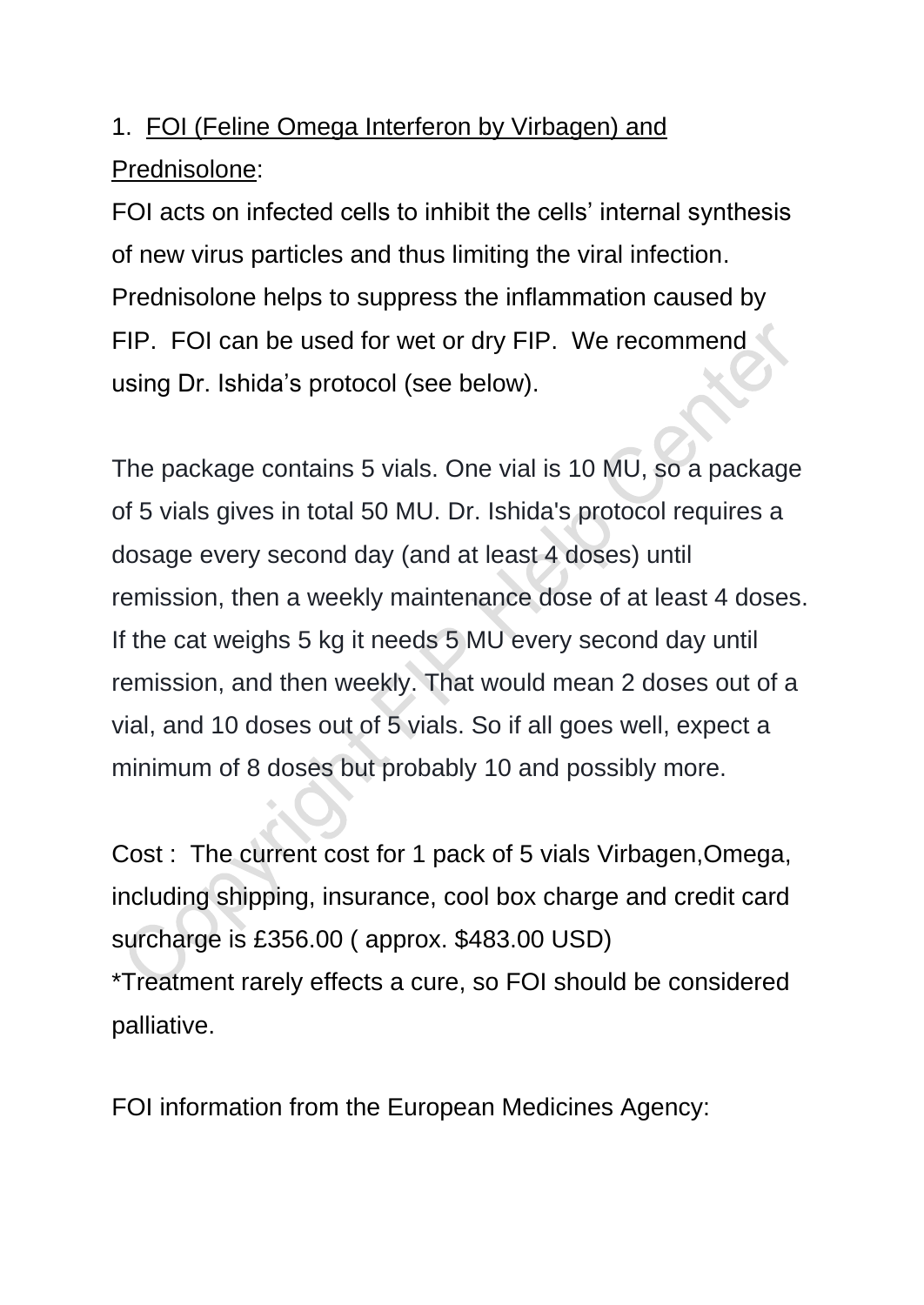[https://www.ema.europa.eu/en/documents/overview/virbagen](https://www.ema.europa.eu/en/documents/overview/virbagen-omega-epar-summary-public_en.pdf)[omega-epar-summary-public\\_en.pdf](https://www.ema.europa.eu/en/documents/overview/virbagen-omega-epar-summary-public_en.pdf)

Dr. Ishida protocol (FOI with prednisolone), see last page: [http://www.alessandrasorrentino.com/protocollo\\_eng.pdf](http://www.alessandrasorrentino.com/protocollo_eng.pdf)

Dr. Ishida study (FOI): [https://www.facebook.com/groups/733687473742637/permalin](https://www.facebook.com/groups/733687473742637/permalink/734153007029417/) [k/734153007029417/](https://www.facebook.com/groups/733687473742637/permalink/734153007029417/)

## How to obtain FOI:

In Europe, Virbagen Omega can be prescribed by your vet. If you live in the US, you need to import FOI from England. You will need the full participation of your vet in ordering and obtaining FOI. Share the protocol to be used with your vet, either Dr. Ishida's for wet FIP or Dr. Addie's for dry FIP. To start the ordering process, ask your vet or vet staff to Contact Abbey Vet about ordering FOI at [office@abbeyvet](mailto:office@abbeyvet-export.co.uk)[export.co.uk](mailto:office@abbeyvet-export.co.uk) or [sales@abbeyvet-export.co.uk.](mailto:sales@abbeyvet-export.co.uk)

# 2. Doxycycline and Prednisolone Protocol:

Doxycycline is an antibiotic that also possesses anti-viral and protease inhibitor properties *in vitro*. Although there are no published studies to support doxycycline treatment for FIP, anecdotal evidence from veterinarians indicates that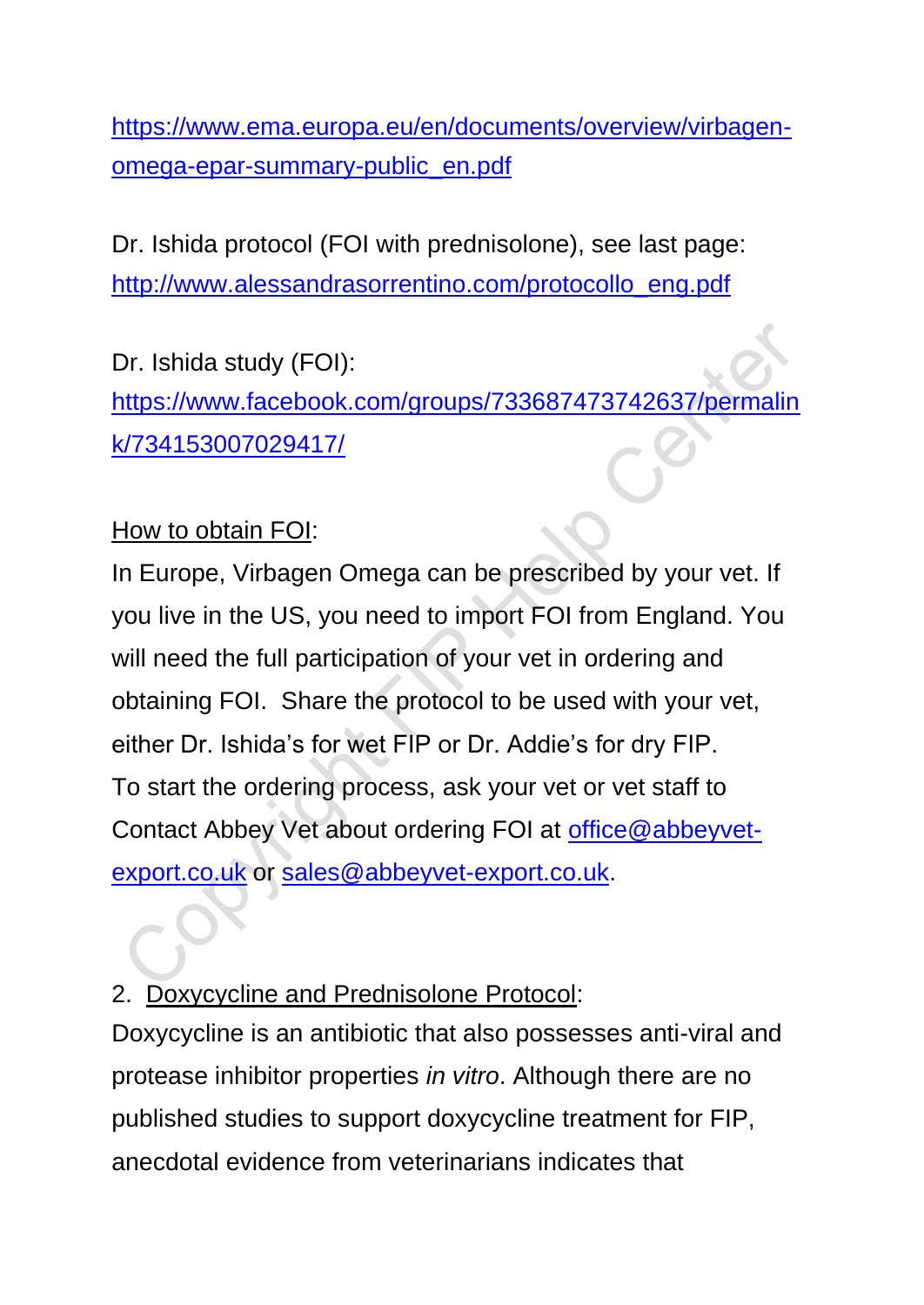doxycycline may reduce coronavirus antibody titers, and possibly slow down the progression of FIP, by reducing the viral load. Prednisolone reduces inflammation. This palliative treatment can be used for wet or dry FIP.

The protocol is 60 days of doxycycline at 5 mg per kg (2.5 mg per lb) bodyweight a day. This is half the normal daily dose of doxycycline when used for bacterial infections, and the lower dose prevents some of the gastrointestinal (GI) side effects associated with this type of antibiotic. The daily dose can be split into twice a day. It's available both in liquid form and in pills. Regardless of how you give it, follow with a few syringes of water to make sure it safely gets through the esophagus, since doxycycline is locally irritating and can cause inflammation and stricture of the esophagus. Make sure to give the medicine on a full stomach, to avoid GI side effects.

Doxycycline can be used alone, or together with prednisolone. The dose of prednisolone is initially 1-2 mg per kg bodyweight a day, to be slowly tapered down over the following 6 weeks.

Cost: Economical as it is an easily available antibiotic. \*Treatment will not cure, so is palliative.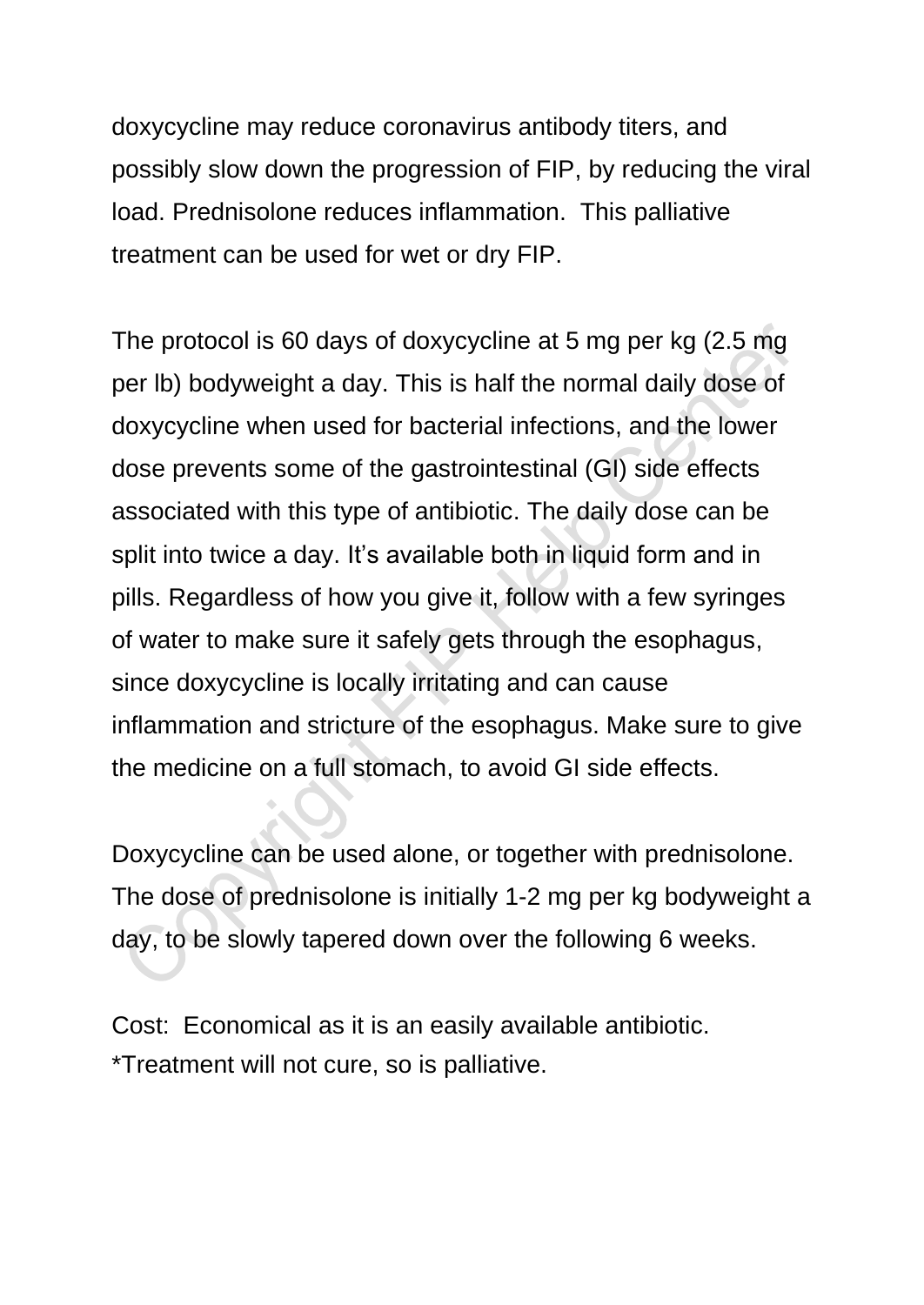3. PI (Polyprenyl Immunostimulant) from VetImmune:

PI is an immune modulator/booster. It requires a prescription and can be expensive as it is a lifetime treatment. PI is used for dry FIP only.

The dose is 3 mg per kg bodyweight a day. PI is given orally as a liquid. It comes in packages of 6 vials (10 mL each). The concentration of the solution is 2 mg/mL.

Calculation example: a cat that weighs 3 kg (6.6 lbs) needs 3 x  $3 = 9$  mg PI every second day.  $9/2 = 4.5$  mL every second day (the first two weeks PI is given daily).

Cost: approx. \$260 US for 6 vials (for a 3 kg cat this will last for about 26 days. Please note that PI is a lifetime treatment). \*Treatment is palliative, although there have been a small number of longer-term survivors.

Field study in cats with dry FIP:

[https://www.frontiersin.org/articles/10.3389/fvets.2017.00007/ful](https://www.frontiersin.org/articles/10.3389/fvets.2017.00007/full) [l](https://www.frontiersin.org/articles/10.3389/fvets.2017.00007/full)

The Essential FIP Survivor Guide - P.I. (polyprenyl immunostimulant) for dry FIP: <http://fipsurvivorguide.com/>

VetImmune's website - PI for dry FIP: <http://vetimmune.com/polyprenyl-immunostimulant/>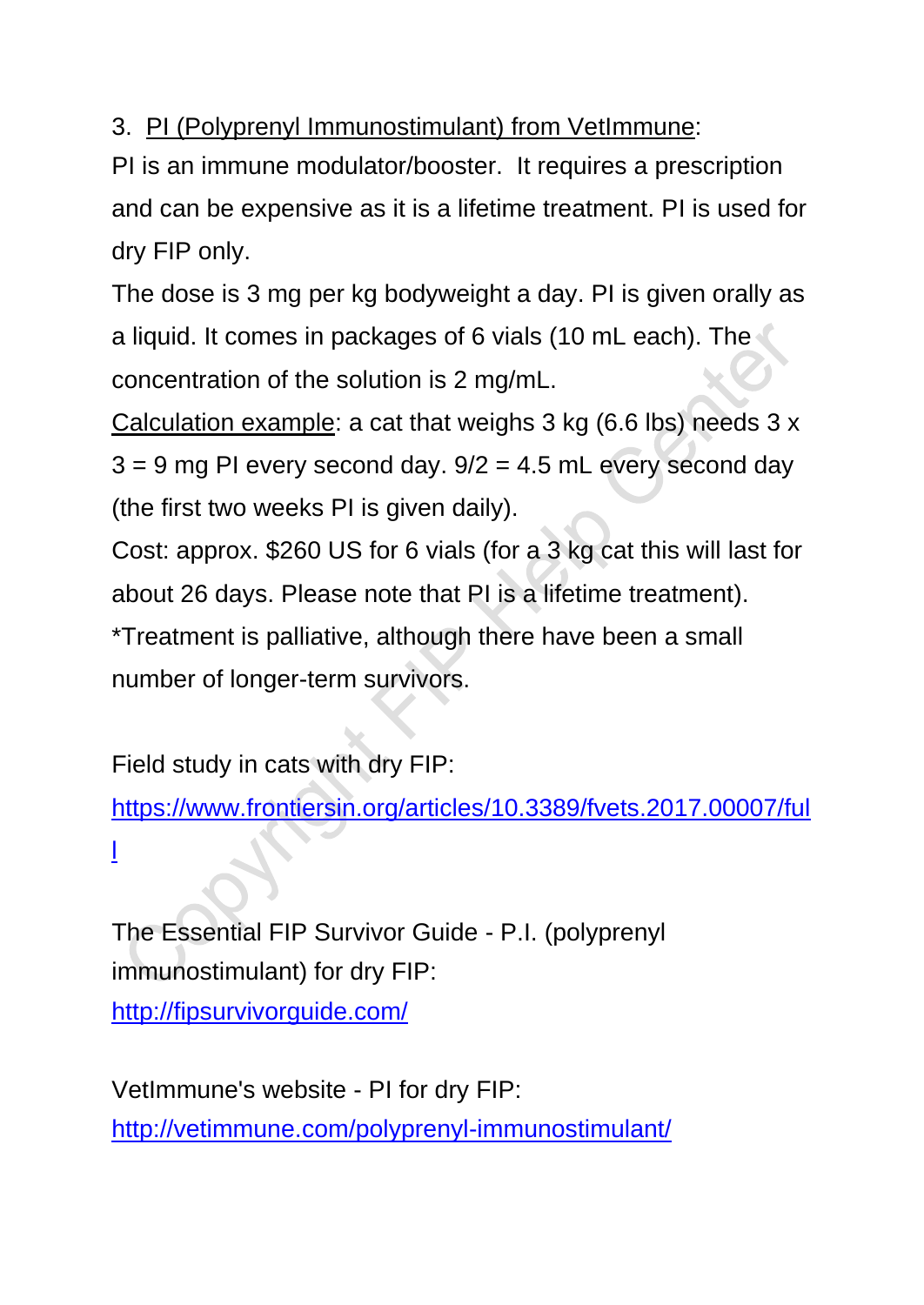To order PI in Europe:

<http://vetimmune.cz/index.php/en/vetimmune-pi-2>

4. GS441524/EVO984 and GC376 - this information pertains to FIP treatments that have been tested in clinical trials (now closed) and may be approved in the future:

There have been scientifically sanctioned trials and publications on these two drugs by Dr. Niels Pedersen from UC Davis in California and Dr Y. Kim at Kansas State University. GS441524 and GC376 interrupt the replication of the virus in different stages of development. GS441524 acts earlier in the replication process. It is a nucleoside analog that blocks the enzyme RNA polymerase at the beginning of viral replication, leading to RNA chain termination. GC376 is a protease inhibitor. Protease is an enzyme needed to continue the process of replication. In the GS441524/EVO984 research trial, 26 cats achieved remission out of a total of 31 cats (cats with wet and dry FIP). In the GC376 research trial, 6 cats achieved remission out of 20 cats (5 of the cats in remission had wet FIP and one had dry FIP). These drug trials are currently closed.

The groundbreaking clinical study on GS-441524: [https://www.facebook.com/groups/733687473742637/permalin](https://www.facebook.com/groups/733687473742637/permalink/734156697029048/) [k/734156697029048/](https://www.facebook.com/groups/733687473742637/permalink/734156697029048/)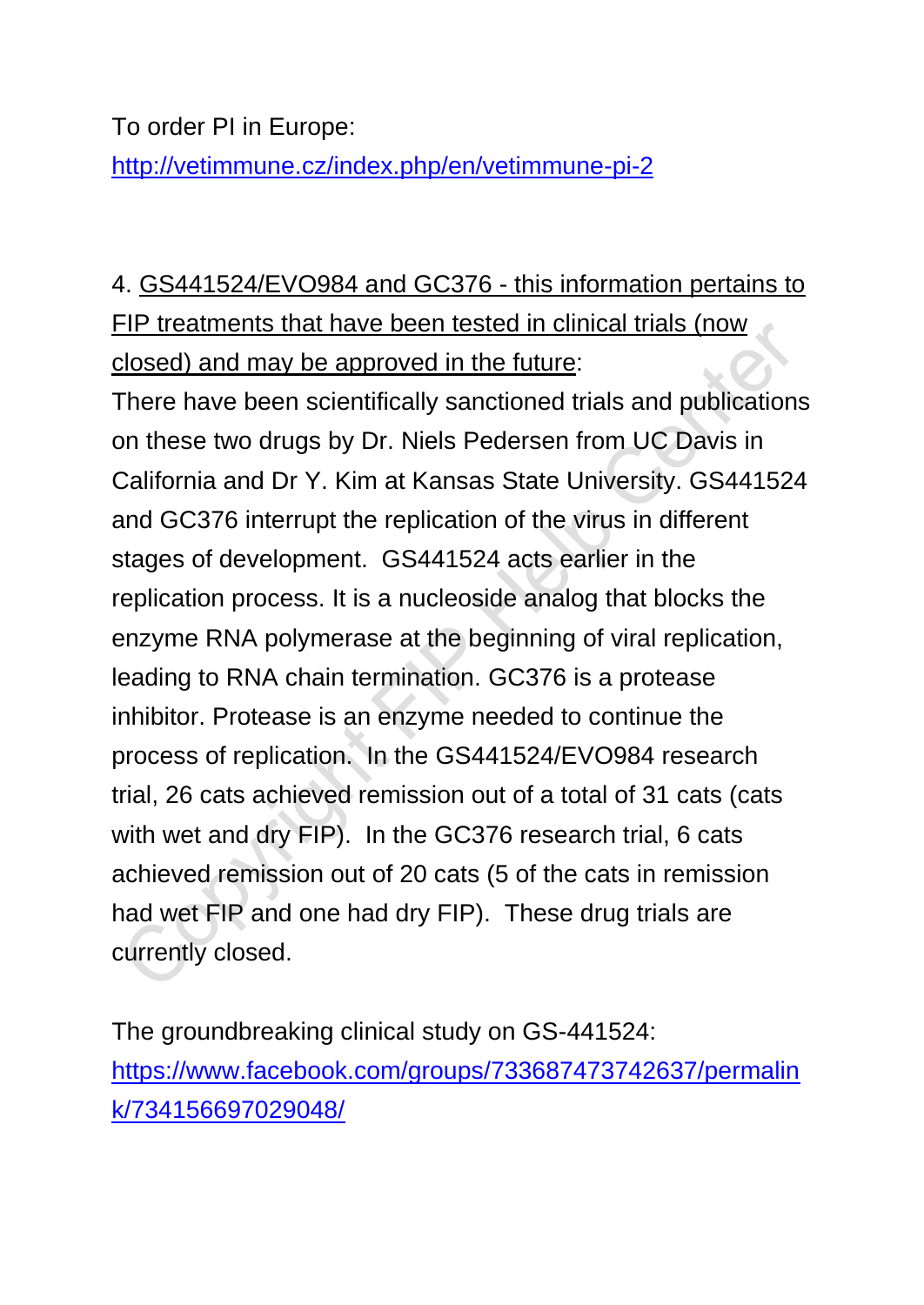## 5. Black market GS441524 and GC376:

These compounds may be approved in the future for use in cats with FIP but they are not approved by the FDA, or by any other international regulatory body, at the present time. This means they can't be prescribed by your veterinarian. The compounds on the black market in China are not monitored to strict safety standards, as they were in the clinical trials. Some of the GS compounds have reportedly been tested for biological activity against FIP virus, and found to be comparable in activity to the compound used in Dr Pedersen's clinical trial.

The recommended dosage of GS for cats with nonneurological FIP is 4 mg/kg, subcutaneous injection, once a day, for 12 weeks. Cats with neurological FIP may require a progressively higher dosage of 5-10 mg/kg. Recently, an oral form (capsule) of GS has also become available.

GS for injection is being sold in 5 mL bottles at either 12.5 mg, 15 mg or 16.5 mg per mL concentration. Calculation example: a cat that weighs 3 kg (6.6 lbs), and has nonneurological FIP, will need  $4 \times 3 = 12$  mg per day. Using a 15 mg/mL concentration this means  $12/15 = 0.8$  mL by subcutaneous injection once daily. A bottle of 5 mL for this cat will last 6 days. This means the cat will need 15 bottles in total. One bottle costs \$70-\$358 depending on the brand. The cost for 12 weeks of injection